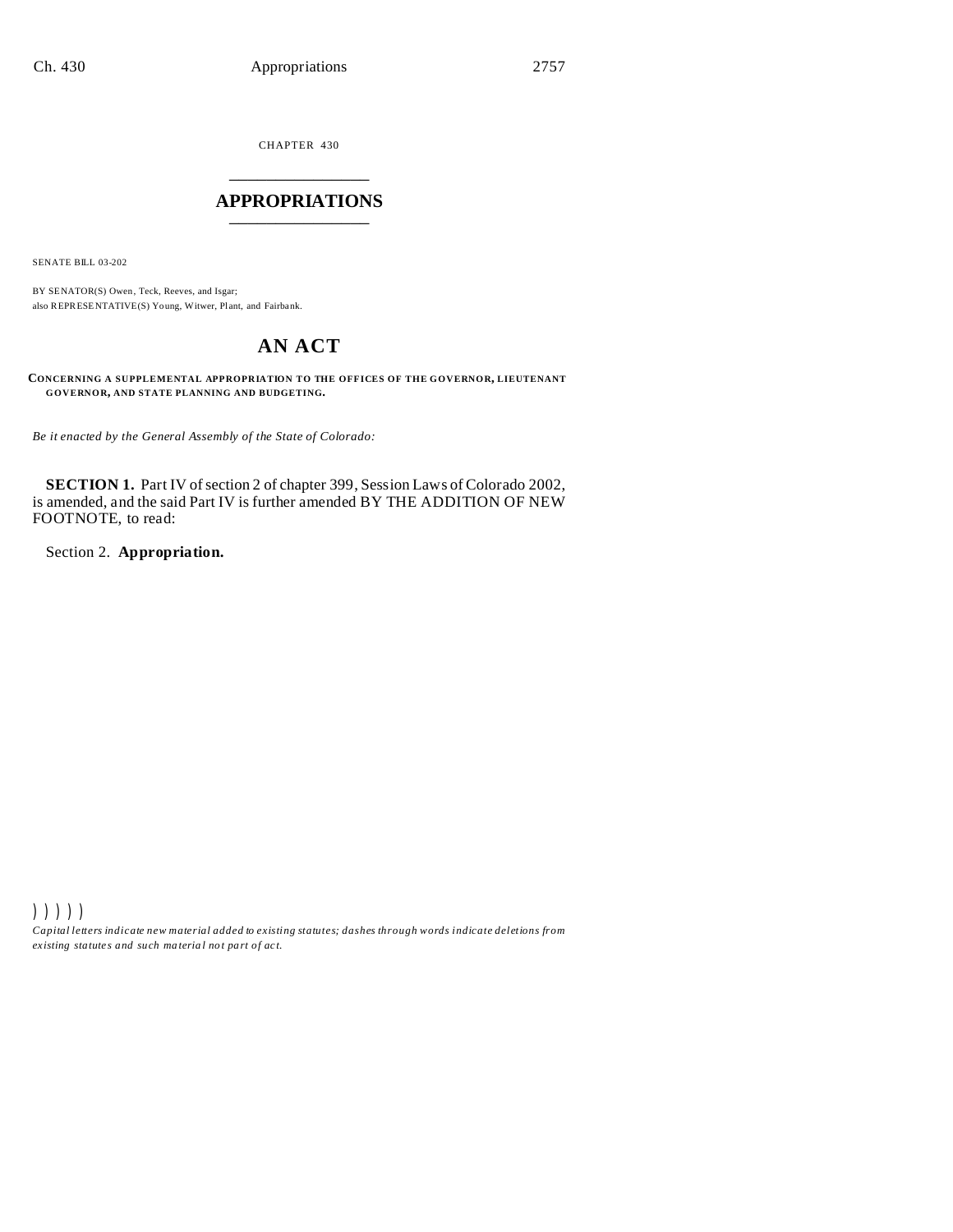| Ch. 430                                      | Appropriations     |              |                                                                      |                                                |                      |                                       | 2758                    |  |  |
|----------------------------------------------|--------------------|--------------|----------------------------------------------------------------------|------------------------------------------------|----------------------|---------------------------------------|-------------------------|--|--|
|                                              | APPROPRIATION FROM |              |                                                                      |                                                |                      |                                       |                         |  |  |
|                                              | ITEM &<br>SUBTOTAL | <b>TOTAL</b> | <b>GENERAL</b><br><b>FUND</b>                                        | <b>GENERAL</b><br><b>FUND</b><br><b>EXEMPT</b> | CASH<br><b>FUNDS</b> | CASH<br><b>FUNDS</b><br><b>EXEMPT</b> | FEDERAL<br><b>FUNDS</b> |  |  |
|                                              | \$                 | \$           | \$                                                                   | \$                                             | \$                   | \$                                    | \$                      |  |  |
|                                              |                    |              | PART IV                                                              |                                                |                      |                                       |                         |  |  |
|                                              |                    |              | <b>GOVERNOR - LIEUTENANT GOVERNOR - STATE PLANNING AND BUDGETING</b> |                                                |                      |                                       |                         |  |  |
| (1) OFFICE OF THE GOVERNOR <sup>25, 26</sup> |                    |              |                                                                      |                                                |                      |                                       |                         |  |  |
| (A) Governor's Office                        |                    |              |                                                                      |                                                |                      |                                       |                         |  |  |
| Administration of                            |                    |              |                                                                      |                                                |                      |                                       |                         |  |  |
| Governor's Office and                        |                    |              |                                                                      |                                                |                      |                                       |                         |  |  |
| Residence <sup>27</sup>                      | 2,427,580          |              | 2,373,263                                                            |                                                |                      | $54,317($ T $)^a$                     |                         |  |  |
|                                              | 2,188,254          |              | 2,048,826                                                            |                                                |                      | $139,428(T)^{a}$                      |                         |  |  |
|                                              |                    |              | $(39.0$ FTE)                                                         |                                                |                      |                                       |                         |  |  |
|                                              |                    |              | $(36.4$ FTE)                                                         |                                                |                      |                                       |                         |  |  |
| Discretionary Fund                           | 20,000             |              | 20,000                                                               |                                                |                      |                                       |                         |  |  |
| Mansion Activity Fund                        | 95,000             |              |                                                                      |                                                | $75,000^{\rm b}$     | $20,000^{\circ}$                      |                         |  |  |
|                                              | 2,542,580          |              |                                                                      |                                                |                      |                                       |                         |  |  |

a OF THIS AMOUNT, \$85,111 SHALL BE FROM INDIRECT COST RECOVERIES COLLECTED FROM THE STATE HIGHWAY FUND BY THE DEPARTMENT OF TRANSPORTATION PURSUANT TO SECTION 43-1-113(8)(A), C.R.S., AND THE REMAINDER SHALL BE FROM OTHER This amount shall be from indirect cost recoveries.

<sup>b</sup> This amount shall be from rental fees.

<sup>c</sup> This amount shall be from rental fees received from exempt sources.

2,303,254

**(B) Special Purpose**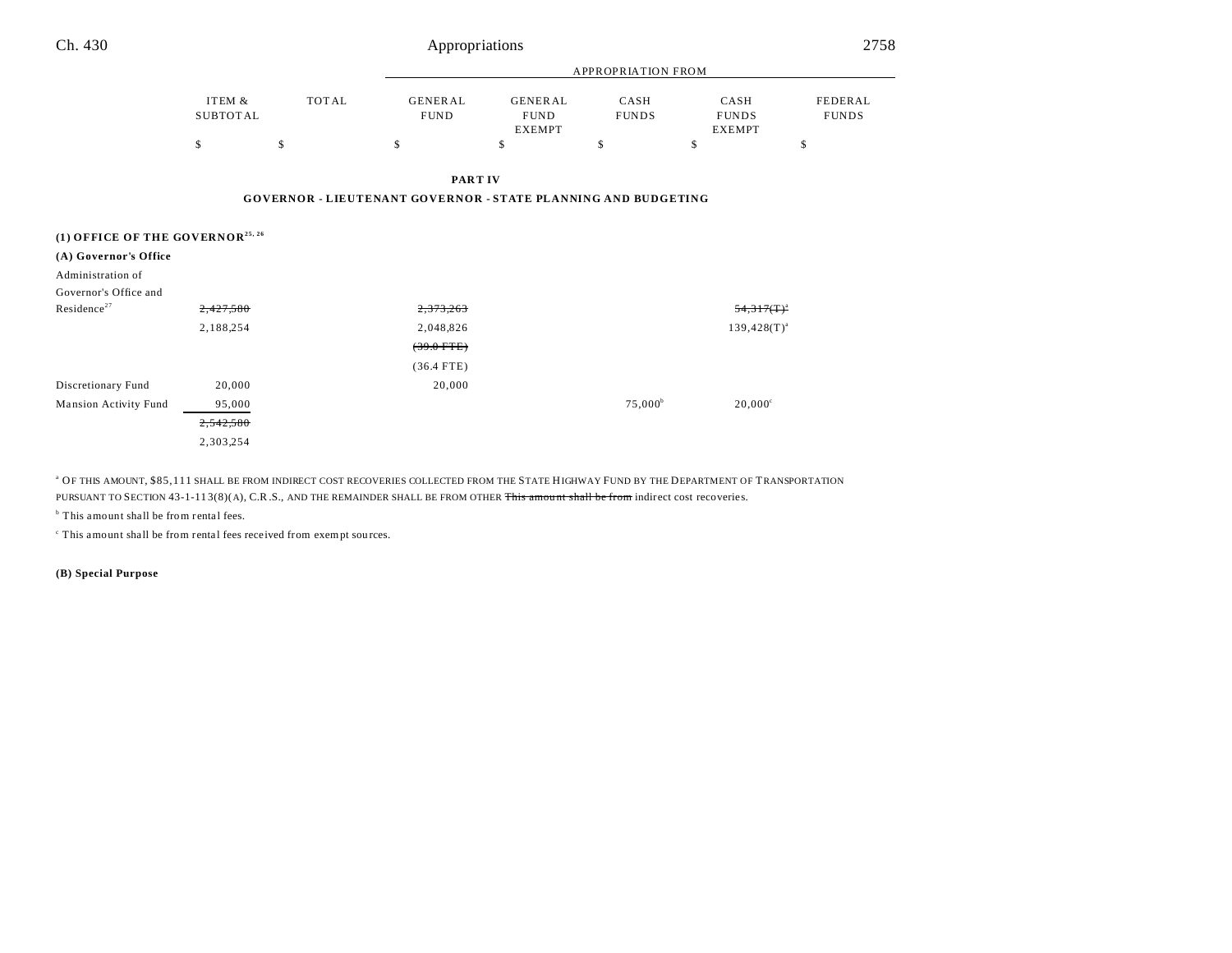| Health, Life, and Dental | 239,021   | 202,431 | $32,529(T)^{a}$          | 4,061  |
|--------------------------|-----------|---------|--------------------------|--------|
|                          | 245,422   | 181,750 | $32,010(T)^{a}$          | 31,662 |
| Short-term Disability    | 8,474     | 8,474   |                          |        |
|                          | 7,614     | 7,614   |                          |        |
| Salary Survey and Senior |           |         |                          |        |
| <b>Executive Service</b> | 332,637   | 265,639 | $62,112(T)^{a}$          | 4,886  |
| Performance-based Pay    |           |         |                          |        |
| Awards                   | 170,745   | 137,465 | $31,978(T)^{a}$          | 1,302  |
|                          | 80,985    | 47,705  |                          |        |
| Workers' Compensation    | 2,067     | 2,067   |                          |        |
| Legal Services for 818   |           |         |                          |        |
| hours                    | 48,916    | 46,524  | $2,392($ T) <sup>b</sup> |        |
|                          |           |         | $2,392^b$                |        |
| Purchase of Services     |           |         |                          |        |
| from Computer Center     | 7,479     | 7,479   |                          |        |
|                          | 16,714    | 16,714  |                          |        |
| Multiuse Network         |           |         |                          |        |
| Payments                 | 2,263     | 2,218   | $45(T)^{a}$              |        |
|                          | 21,548    | 21,503  |                          |        |
| Payment to Risk          |           |         |                          |        |
| Management and           |           |         |                          |        |
| Property Funds           | 39,529    | 39,529  |                          |        |
| Capitol Complex Leased   |           |         |                          |        |
| Space                    | 200,967   | 200,967 |                          |        |
|                          | 1,052,098 |         |                          |        |
|                          | 996,399   |         |                          |        |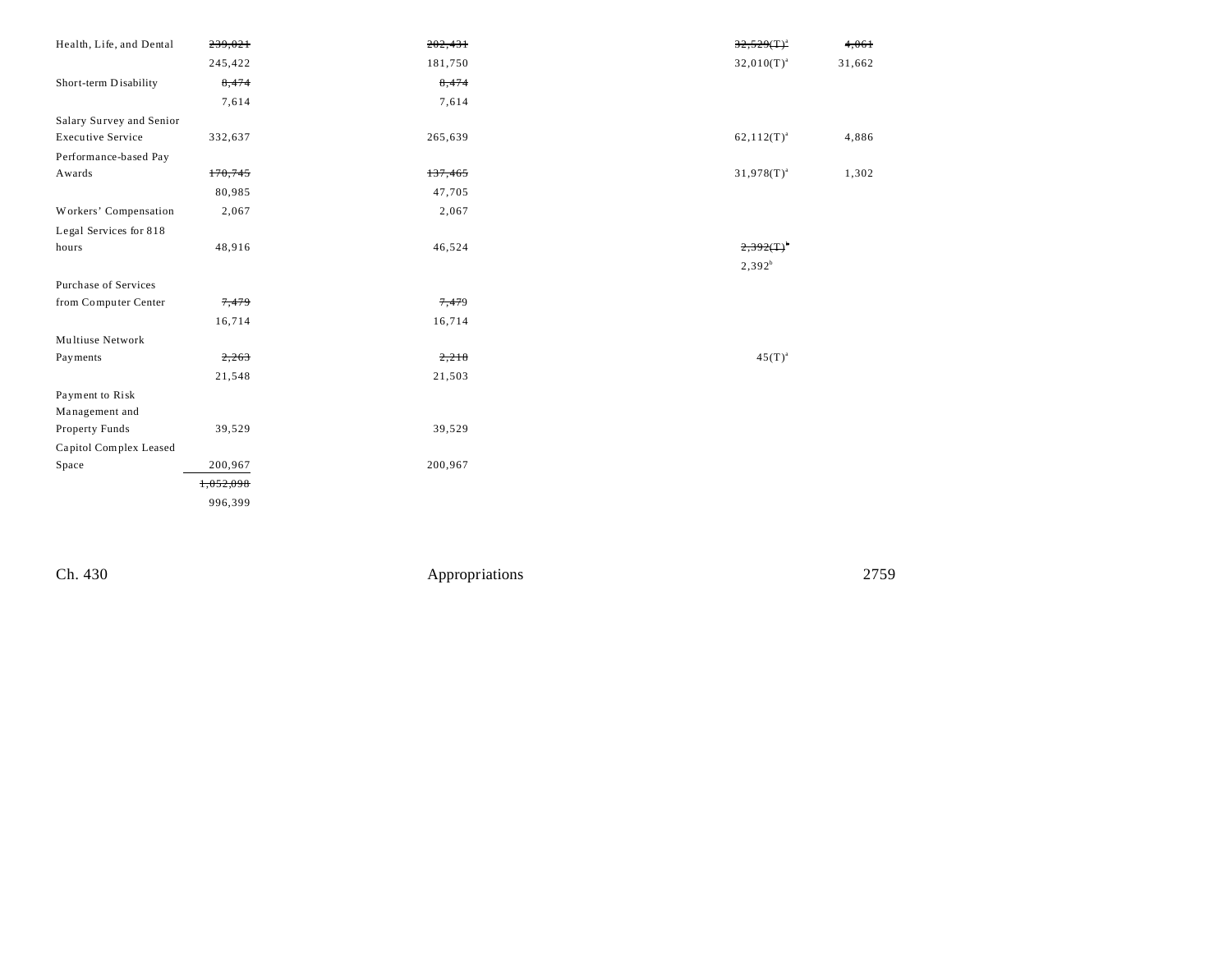|          |       |             | APPROPRIATION FROM |              |               |              |  |
|----------|-------|-------------|--------------------|--------------|---------------|--------------|--|
| ITEM &   | TOTAL | GENERAL     | GENERAL            | CASH         | CASH          | FEDERAL      |  |
| SUBTOTAL |       | <b>FUND</b> | <b>FUND</b>        | <b>FUNDS</b> | <b>FUNDS</b>  | <b>FUNDS</b> |  |
|          |       |             | <b>EXEMPT</b>      |              | <b>EXEMPT</b> |              |  |
|          |       |             |                    |              |               |              |  |

a These amounts shall be from indirect cost recoveries.

<sup>b</sup> This amount shall be from the Division of Insurance Cash Fund for the provision of legal services for the CAPCO program.

| $(C)$ Other Programs and Grants <sup>27</sup> |            |                      |  |
|-----------------------------------------------|------------|----------------------|--|
| Program Administration                        | 18,000,000 | $18,000,000^{\circ}$ |  |
| Legal Services for 230                        |            |                      |  |
| hours                                         | 13,754     | 13,754 <sup>b</sup>  |  |
|                                               | 18,013,754 |                      |  |

This amount includes federal grants estimated to be received by the Governor's Office for the Office of Energy Conservation, the School-to-Career program, the Headstart Program, the Workforce Coordinating Council, and other initiatives, and is included for informational purposes only. <sup>b</sup> This amount shall be for legal services for the Office of Energy Conservation, and is included for informational purposes only.

> 21,608,432 21,313,407

|                | (2) OFFICE OF THE LIEUTENANT GOVERNOR <sup>25</sup> |                |
|----------------|-----------------------------------------------------|----------------|
| Administration | 198,852                                             | 198,852        |
|                | 178,467                                             | 178,467        |
|                |                                                     | $(3.0$ FTE $)$ |
|                |                                                     | $(2.7$ FTE)    |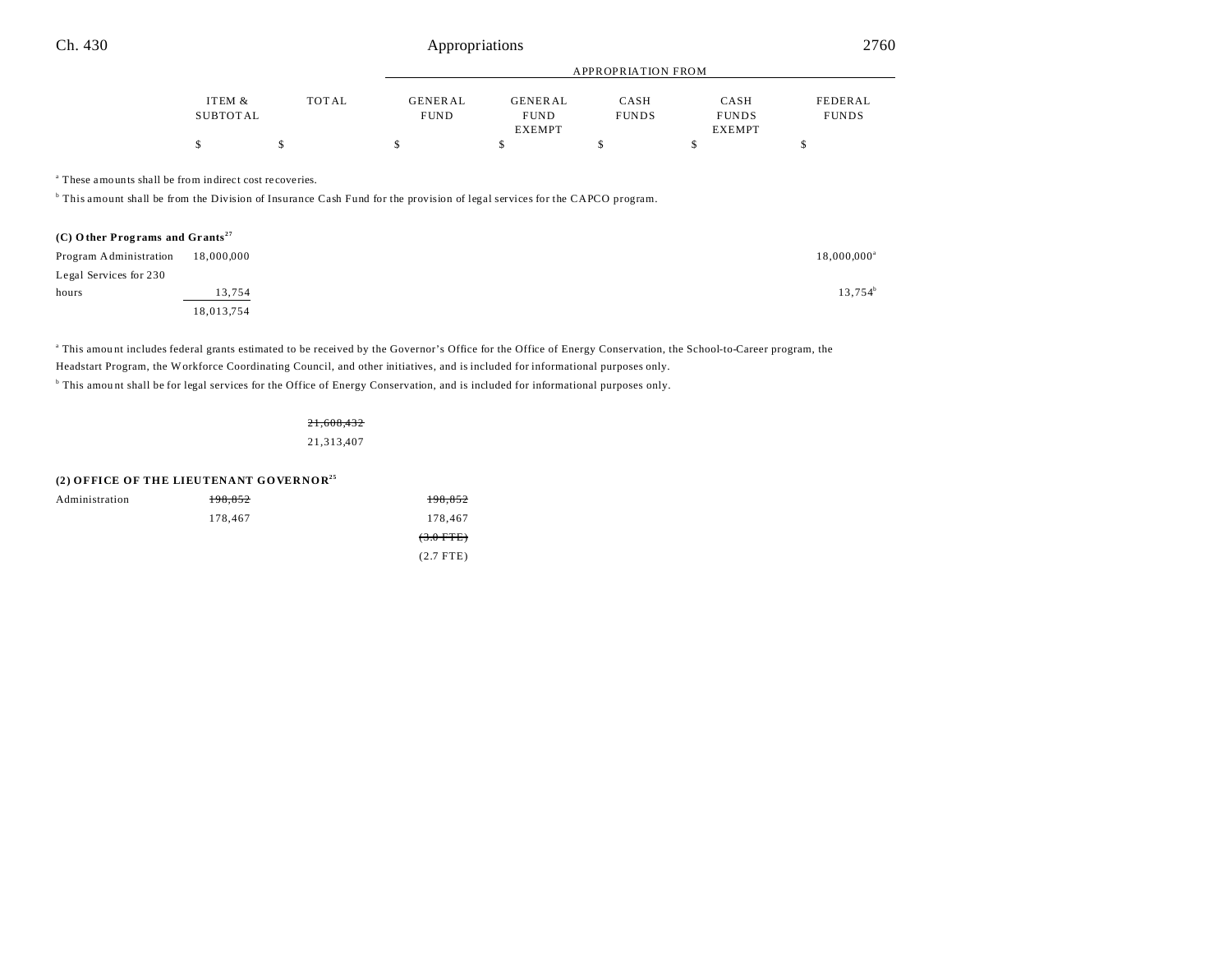| Discretionary Fund   | 5,000  | 5,000       |                 |
|----------------------|--------|-------------|-----------------|
| Commission of Indian |        |             |                 |
| Affairs              | 85,401 | 83,901      | $1,500^{\circ}$ |
|                      | 77,011 | 75,511      |                 |
|                      |        | $(2.5$ FTE) |                 |
|                      |        | $(2.3$ FTE) |                 |
|                      |        | 289,253     |                 |
|                      |        | 260,478     |                 |
|                      |        |             |                 |

<sup>a</sup> This amount shall be from private donations.

## **(3) OFFICE OF STATE PLANNING AND BUDGETING25, 26, 28, 29, 30, 30a**

| Personal Services           | 1,236,569 | 1,236,569(T)       |
|-----------------------------|-----------|--------------------|
|                             | 1,156,192 | $1,156,192(T)^{a}$ |
|                             |           | $(19.5$ FTE)       |
| <b>Operating Expenses</b>   | 55,320    | $55,320(T)^{4}$    |
|                             | 51,724    | $51,724(T)^{a}$    |
| <b>Economic Forecasting</b> |           |                    |
| Subscriptions               | 17,500    | $17,500(T)^{n}$    |
|                             | 16,362    | $16,362(T)^{a}$    |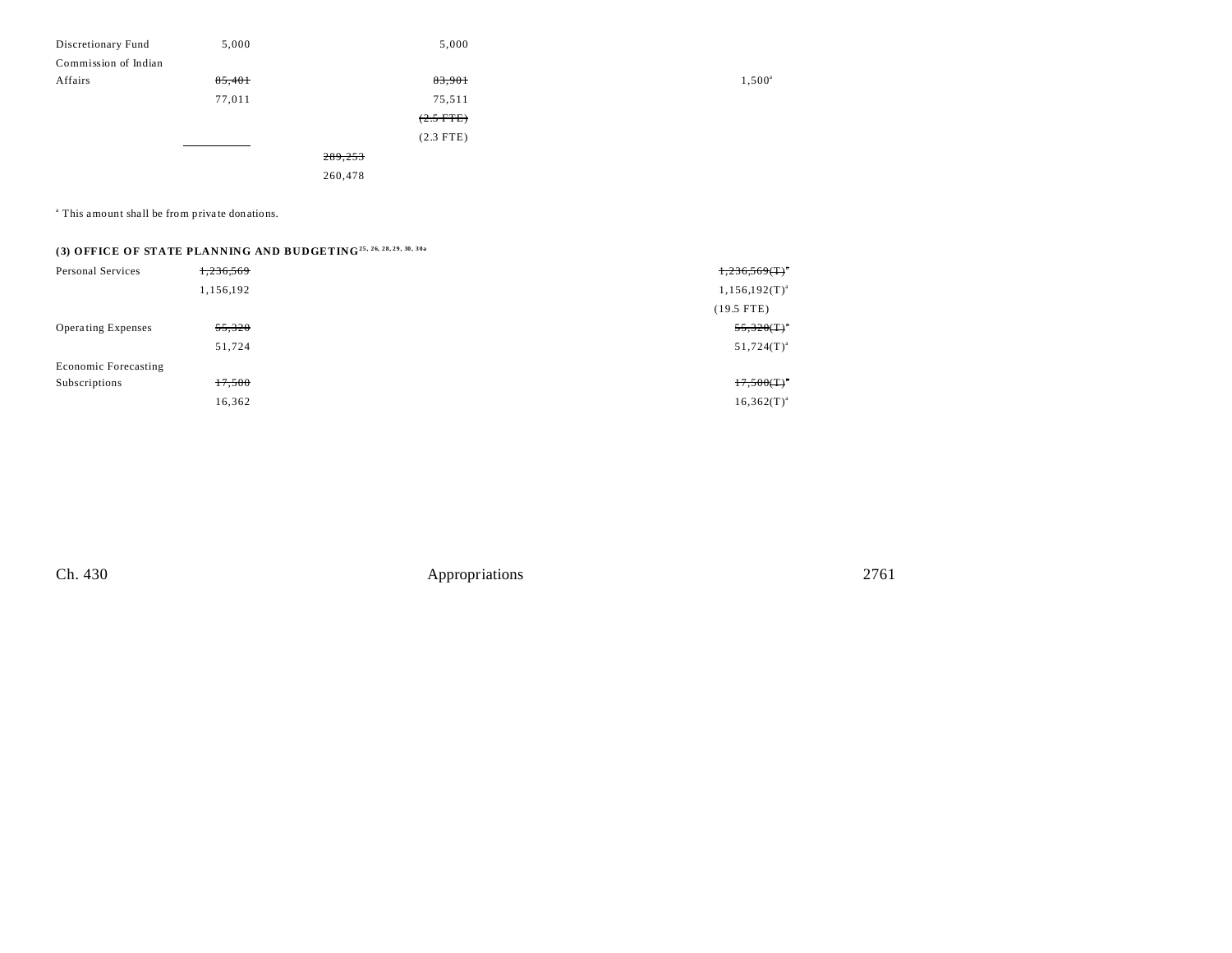| Ch. 430                                                                                                                                                 |                    |       | Appropriations<br>2762        |                                                |                      |                                             |                         |
|---------------------------------------------------------------------------------------------------------------------------------------------------------|--------------------|-------|-------------------------------|------------------------------------------------|----------------------|---------------------------------------------|-------------------------|
|                                                                                                                                                         |                    |       | APPROPRIATION FROM            |                                                |                      |                                             |                         |
|                                                                                                                                                         | ITEM &<br>SUBTOTAL | TOTAL | <b>GENERAL</b><br><b>FUND</b> | <b>GENERAL</b><br><b>FUND</b><br><b>EXEMPT</b> | CASH<br><b>FUNDS</b> | CASH<br><b>FUNDS</b><br><b>EXEMPT</b>       | FEDERAL<br><b>FUNDS</b> |
|                                                                                                                                                         | \$                 | \$    | \$                            | \$                                             | \$                   | \$                                          | \$                      |
| Department of Health<br>Care Policy and<br>Financing and Human<br>Services Centralized<br>Health Insurance<br>Portability and<br>Accountability (HIPAA) |                    |       |                               |                                                |                      |                                             |                         |
| Appropriations                                                                                                                                          | 216,557            |       |                               |                                                |                      | 216,557(T)                                  |                         |
|                                                                                                                                                         | 184,757            |       |                               |                                                |                      | $184,757(T)$ <sup>b</sup><br>$(+.0$ FTE $)$ |                         |

1,525,946 1,409,035

<sup>a</sup> These amounts shall be from indirect cost recoveries collected from the State Highway Fund by the Department of Transportation pursuant to Section 43-1-113(8)(a),

C.R.S.

b This sum shall be from Medicaid and Children's Basic Health Plan funds appropriated to the Department of Health Care Policy and Financing.

### **(4) ECONOM IC DEVELOPMENT PR OGR AM S<sup>25</sup> PR OGR AM S25, 30b**

| Administration | 382,540 | <del>367,751</del> | $14,789(T)^{a}$ |
|----------------|---------|--------------------|-----------------|
|                | 374.519 | 359,730            |                 |
|                |         | $(6.0$ FTE)        |                 |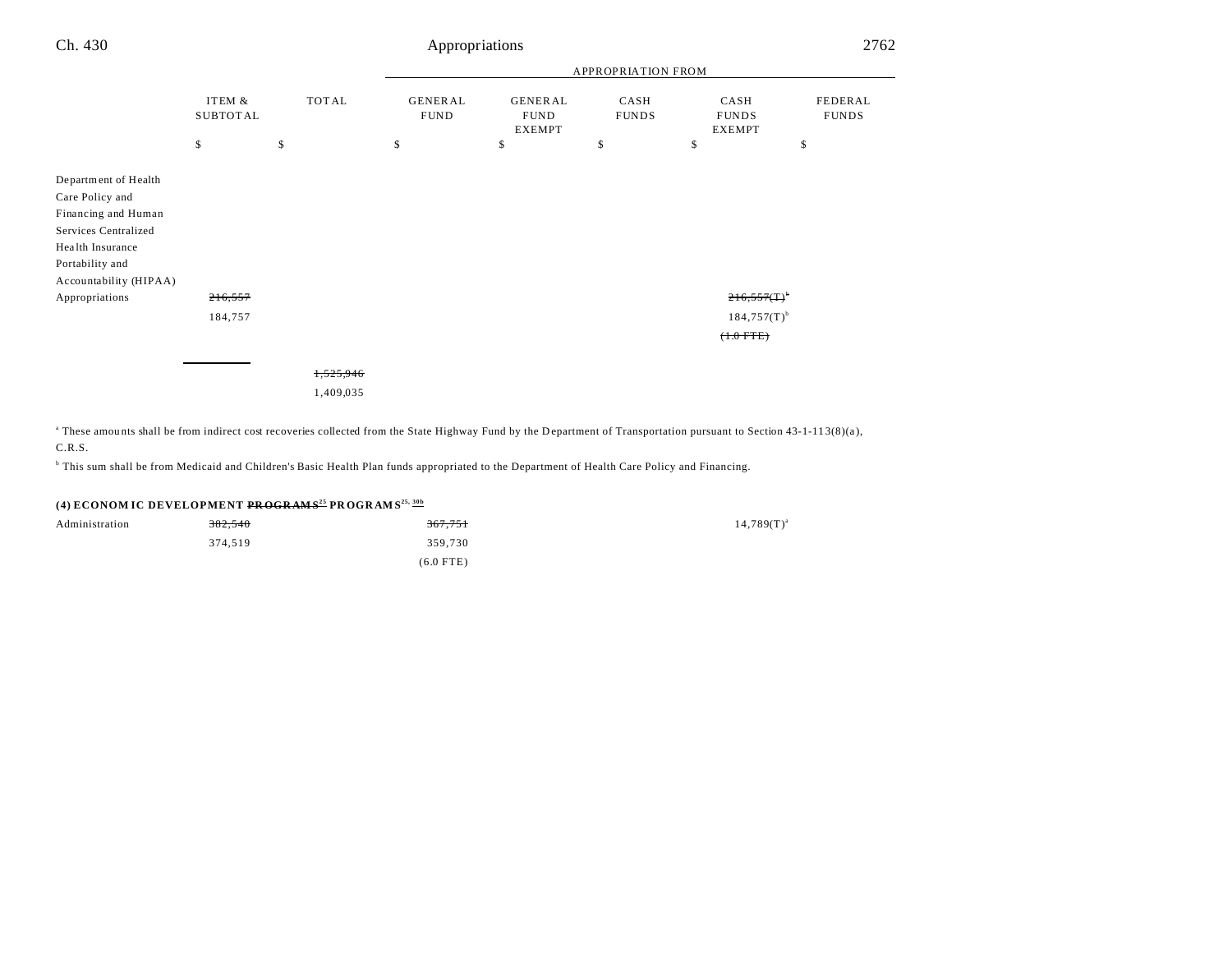| Vehicle Lease Payments      | 12,240    | 12,240       |                     |                       |             |
|-----------------------------|-----------|--------------|---------------------|-----------------------|-------------|
|                             | 7,384     | 7,384        |                     |                       |             |
| Leased Space                | 231,540   | 231,540      |                     |                       |             |
| <b>Business Development</b> | 889,932   | 874,932      | $15,000^{\rm b}$    |                       |             |
|                             | 786,183   | 771,183      |                     |                       |             |
|                             |           | $(+0.2$ FTE) |                     |                       |             |
|                             |           | $(9.5$ FTE)  |                     |                       |             |
| Grand Junction Satellite    |           |              |                     |                       |             |
| Office                      | 67,219    | 67,219       |                     |                       |             |
|                             | 60,497    | 60,497       |                     |                       |             |
|                             |           | $(1.0$ FTE)  |                     |                       |             |
| Minority Business Office    | 183,383   | 178,433      | $4,950^{\circ}$     |                       |             |
|                             | 156,599   | 151,649      |                     |                       |             |
|                             |           | $(3.0$ FTE)  |                     |                       |             |
| Small Business              |           |              |                     |                       |             |
| Assistance                  | 344,222   | 284,740      | 24,470 <sup>b</sup> |                       | 35,012      |
|                             | 309,484   | 250,002      |                     |                       |             |
|                             |           | $(5.0$ FTE)  |                     |                       |             |
|                             |           | $(4.0$ FTE)  |                     |                       |             |
| Leading Edge Program        |           |              |                     |                       |             |
| Grants                      | 139,354   | 63,923       |                     | $75,431$ <sup>d</sup> |             |
|                             | 126,407   | 50,976       |                     |                       |             |
| Small Business              |           |              |                     |                       |             |
| Development Centers         | 1,106,192 | 63,040       |                     |                       | 1,043,152   |
|                             | 1,103,040 | 59,888       |                     |                       |             |
|                             |           | $(1.0$ FTE)  |                     |                       | $(2.0$ FTE) |
|                             |           |              |                     |                       |             |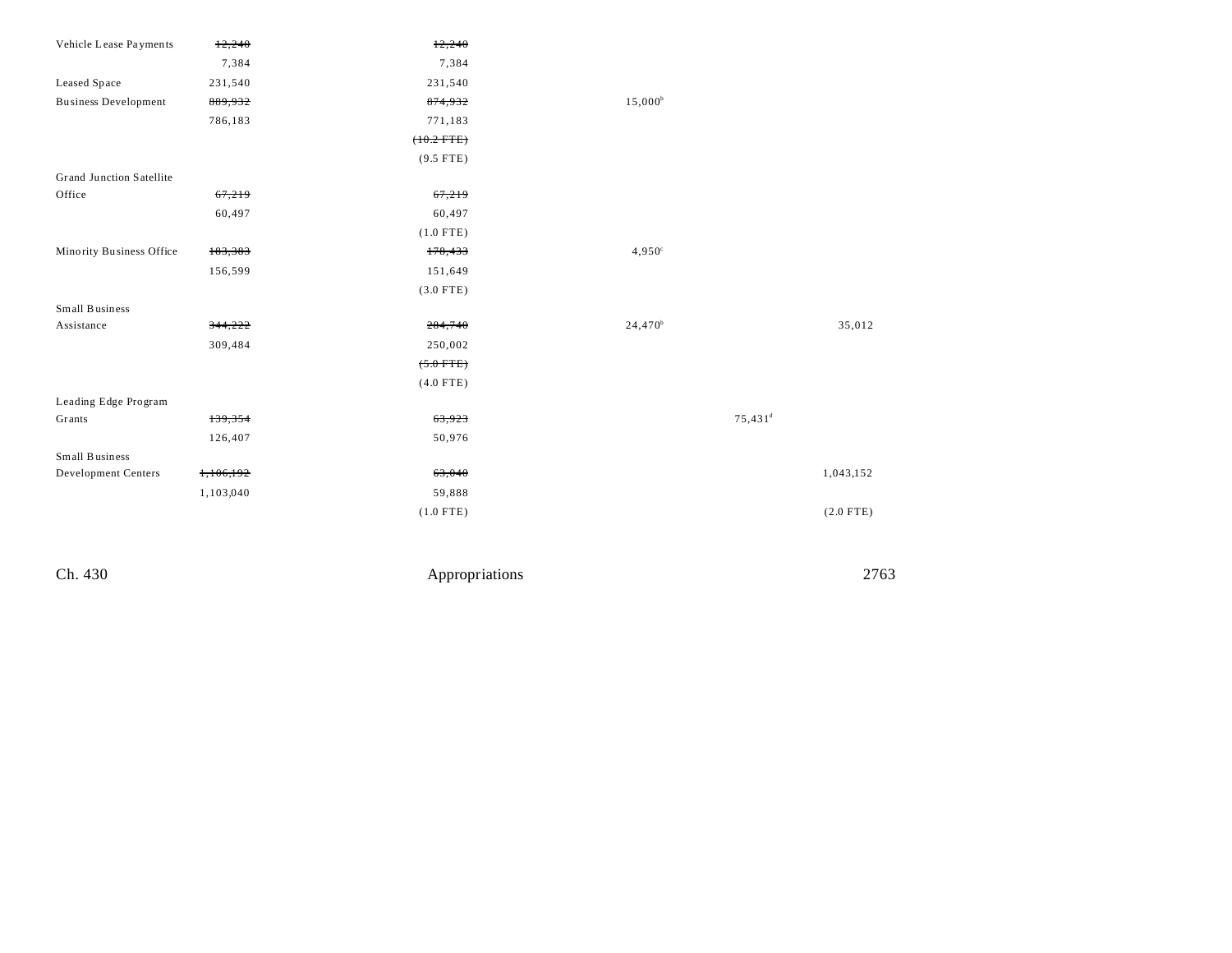|                              |                           |              |                                | APPROPRIATION FROM                             |                      |                                       |                                |
|------------------------------|---------------------------|--------------|--------------------------------|------------------------------------------------|----------------------|---------------------------------------|--------------------------------|
|                              | ITEM &<br><b>SUBTOTAL</b> | <b>TOTAL</b> | <b>GENERAL</b><br>${\rm FUND}$ | <b>GENERAL</b><br><b>FUND</b><br><b>EXEMPT</b> | CASH<br><b>FUNDS</b> | CASH<br><b>FUNDS</b><br><b>EXEMPT</b> | <b>FEDERAL</b><br><b>FUNDS</b> |
|                              | \$                        | \$           | \$                             | \$                                             | \$                   | \$                                    | \$                             |
| <b>International Trade</b>   |                           |              |                                |                                                |                      |                                       |                                |
| Office $31$                  | 955,474                   |              | 905,474                        |                                                | $50,000^{\rm b}$     |                                       |                                |
|                              | 844,760                   |              | 794,760                        |                                                |                      |                                       |                                |
|                              |                           |              | $(8.0$ FTE)                    |                                                |                      |                                       |                                |
|                              |                           |              | $(7.7$ FTE)                    |                                                |                      |                                       |                                |
| <b>Agriculture Marketing</b> | 668,591                   |              | 668,591°                       |                                                |                      |                                       |                                |
|                              | 2,601,731                 |              | $2,601,731$ <sup>e</sup>       |                                                |                      |                                       |                                |
| Motion Picture and           |                           |              |                                |                                                |                      |                                       |                                |
| <b>Television Commission</b> |                           |              |                                |                                                |                      |                                       |                                |
| Program Costs                | 329,110                   |              | 329,110                        |                                                |                      |                                       |                                |
|                              | 197,467                   |              | 197,467                        |                                                |                      |                                       |                                |
|                              |                           |              | $(4.5$ FTE)                    |                                                |                      |                                       |                                |
| Colorado Promotion -         |                           |              |                                |                                                |                      |                                       |                                |
| Colorado Welcome             |                           |              |                                |                                                |                      |                                       |                                |
| Centers                      | 499,424                   |              | 404,011                        |                                                |                      | $95,413$ <sup>f</sup>                 |                                |
|                              | 479,223                   |              | 383,810                        |                                                |                      |                                       |                                |
|                              |                           |              | $(3.3$ FTE)                    |                                                |                      |                                       |                                |
| Colorado Promotion -         |                           |              |                                |                                                |                      |                                       |                                |
| Other Program Costs          | 5,648,051                 |              | 5,598,05+                      |                                                |                      | $50,000^{\rm g}$                      |                                |
|                              | 5,310,129                 |              | 5,260,129                      |                                                |                      |                                       |                                |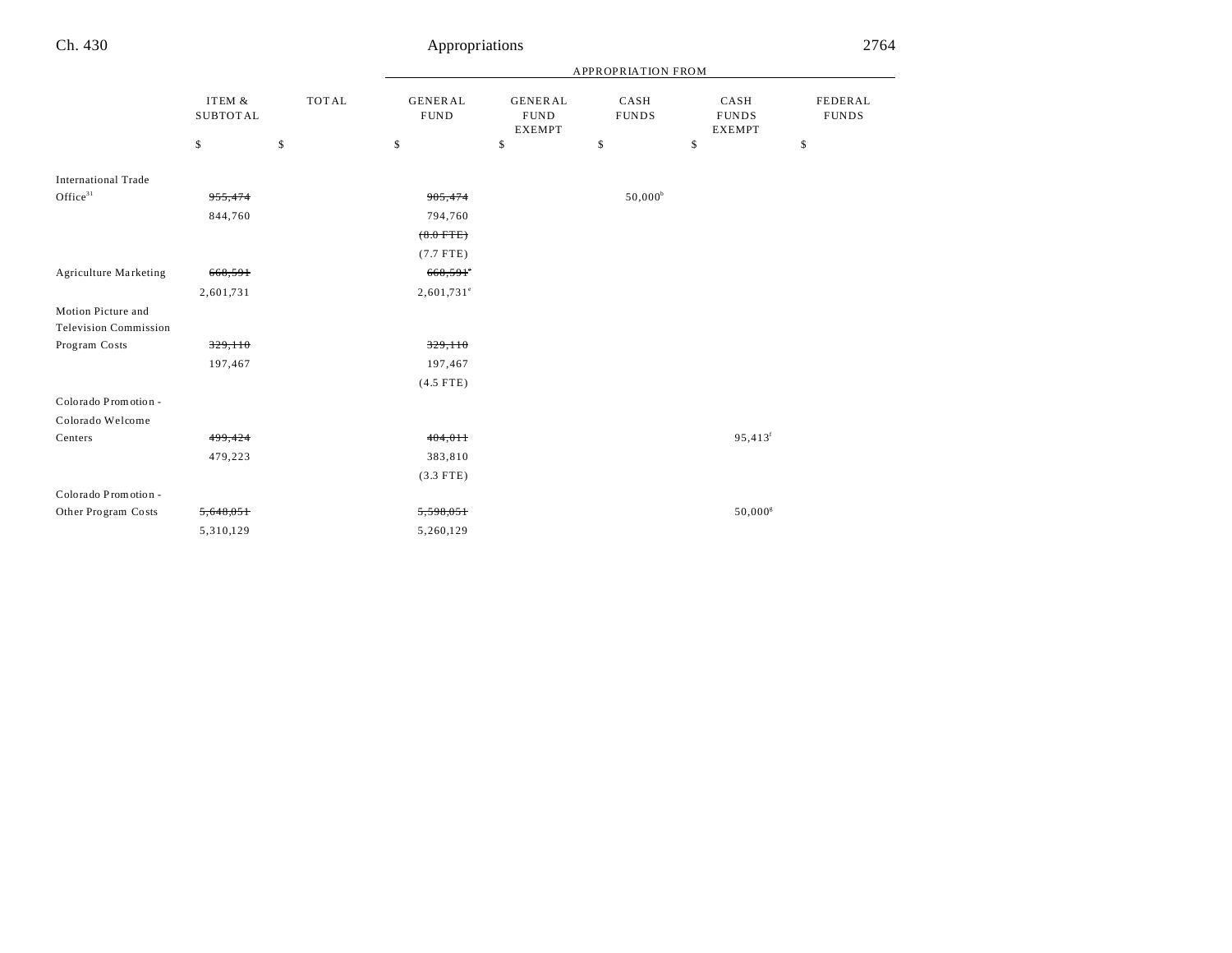#### Production and

| Distribution of State      |            |            |             |                                                                                                                                                                      |                       |  |
|----------------------------|------------|------------|-------------|----------------------------------------------------------------------------------------------------------------------------------------------------------------------|-----------------------|--|
| Highway Maps               | 90,000     |            | \$90,000    |                                                                                                                                                                      |                       |  |
|                            |            |            |             | (Governor lined through this provision. See L. 2002, p. 3041. The affected subtotals, totals, and grand totals have been adjusted to reflect the Governor's action.) |                       |  |
| <b>COLORADO TRAVEL AND</b> |            |            |             |                                                                                                                                                                      |                       |  |
| <b>TOURISM ADDITIONAL</b>  |            |            |             |                                                                                                                                                                      |                       |  |
| SOURCE FUND <sup>31a</sup> | 10,000,000 |            | 10,000,000  |                                                                                                                                                                      |                       |  |
| Economic Development       |            |            |             |                                                                                                                                                                      |                       |  |
| Commission - General       |            |            |             |                                                                                                                                                                      |                       |  |
| Economic Incentives and    |            |            |             |                                                                                                                                                                      |                       |  |
| Marketing <sup>32</sup>    | 1,184,459  |            | 1,184,459   |                                                                                                                                                                      |                       |  |
|                            | 5,170,604  |            | 5,170,604   |                                                                                                                                                                      |                       |  |
|                            |            |            | $(2.0$ FTE) |                                                                                                                                                                      |                       |  |
| Colorado First             |            |            |             |                                                                                                                                                                      |                       |  |
| Customized Job Training    | 3,102,066  |            | 3,102,066   |                                                                                                                                                                      |                       |  |
|                            | 2,725,022  |            | 2,725,022   |                                                                                                                                                                      |                       |  |
| <b>Existing Industry</b>   |            |            |             |                                                                                                                                                                      |                       |  |
| Training                   | 1,113,968  |            | 1,113,968   |                                                                                                                                                                      |                       |  |
|                            | 1,069,409  |            | 1,069,409   |                                                                                                                                                                      |                       |  |
| CAPCO Administration       | 74,498     |            |             |                                                                                                                                                                      | $74,498$ <sup>h</sup> |  |
|                            |            |            |             |                                                                                                                                                                      | $(1.0$ FTE)           |  |
|                            |            | 16.932.263 |             |                                                                                                                                                                      |                       |  |
|                            |            | 31,628,496 |             |                                                                                                                                                                      |                       |  |
|                            |            |            |             |                                                                                                                                                                      |                       |  |

a This amount shall be from indirect cost recoveries.

<sup>b</sup> These amounts shall be from various fees collected.

<sup>c</sup>This amount shall be from the Minority Business Fund pursuant to Section 24-49.5-104, C.R.S.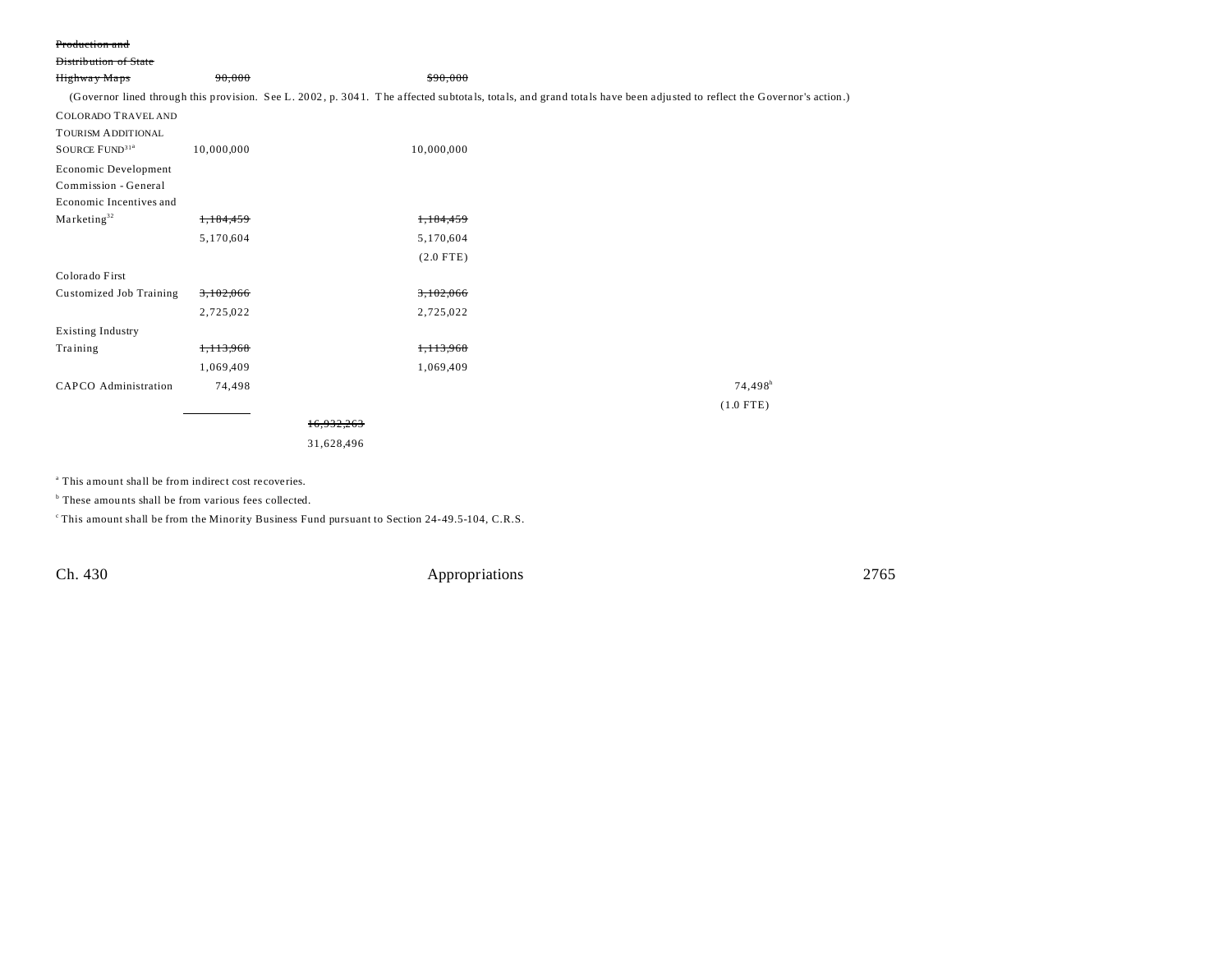|          |       |             | APPROPRIATION FROM |              |               |              |  |
|----------|-------|-------------|--------------------|--------------|---------------|--------------|--|
|          |       |             |                    |              |               |              |  |
| ITEM &   | TOTAL | GENERAL     | GENERAL            | CASH         | CASH          | FEDERAL      |  |
| SUBTOTAL |       | <b>FUND</b> | <b>FUND</b>        | <b>FUNDS</b> | <b>FUNDS</b>  | <b>FUNDS</b> |  |
|          |       |             | <b>EXEMPT</b>      |              | <b>EXEMPT</b> |              |  |
|          |       |             |                    |              |               |              |  |

d This amount shall be from grants and donations.

e This amou nt shall be transferred to the Department of Agriculture and is shown here for informational purposes only.

f This amount shall be from reserves in the Colorado Tourism Promotion Fund pursuant to Section 24-49.7-106, C.R.S.

g This amount shall be from grants, donations and reserves in the Colorado Tourism Promotion Fund pursuant to Section 24-49.7-106, C.R.S.

<sup>h</sup> This amount shall be from the Division of Insurance Cash Fund pursuant to Section 24-48.5-406 (3), C.R.S.

#### **(5) OFFICE OF INNO VATION AND TECH NOLO GY25, 33, 34, 35, 36, 37**

| Personal Services         | <del>1,141,930</del> | 1,141,930            |
|---------------------------|----------------------|----------------------|
|                           | 1,035,786            | 1,035,786            |
|                           |                      | $(15.5 \text{ FTE})$ |
|                           |                      | $(14.5$ FTE)         |
| <b>Operating Expenses</b> | 243,713              | 243,713              |
|                           | 215,713              | 215,713              |
| Legal Services for 110    |                      |                      |
| hours                     | 6,578                | 6,578                |
|                           | 1,500                | 1,500                |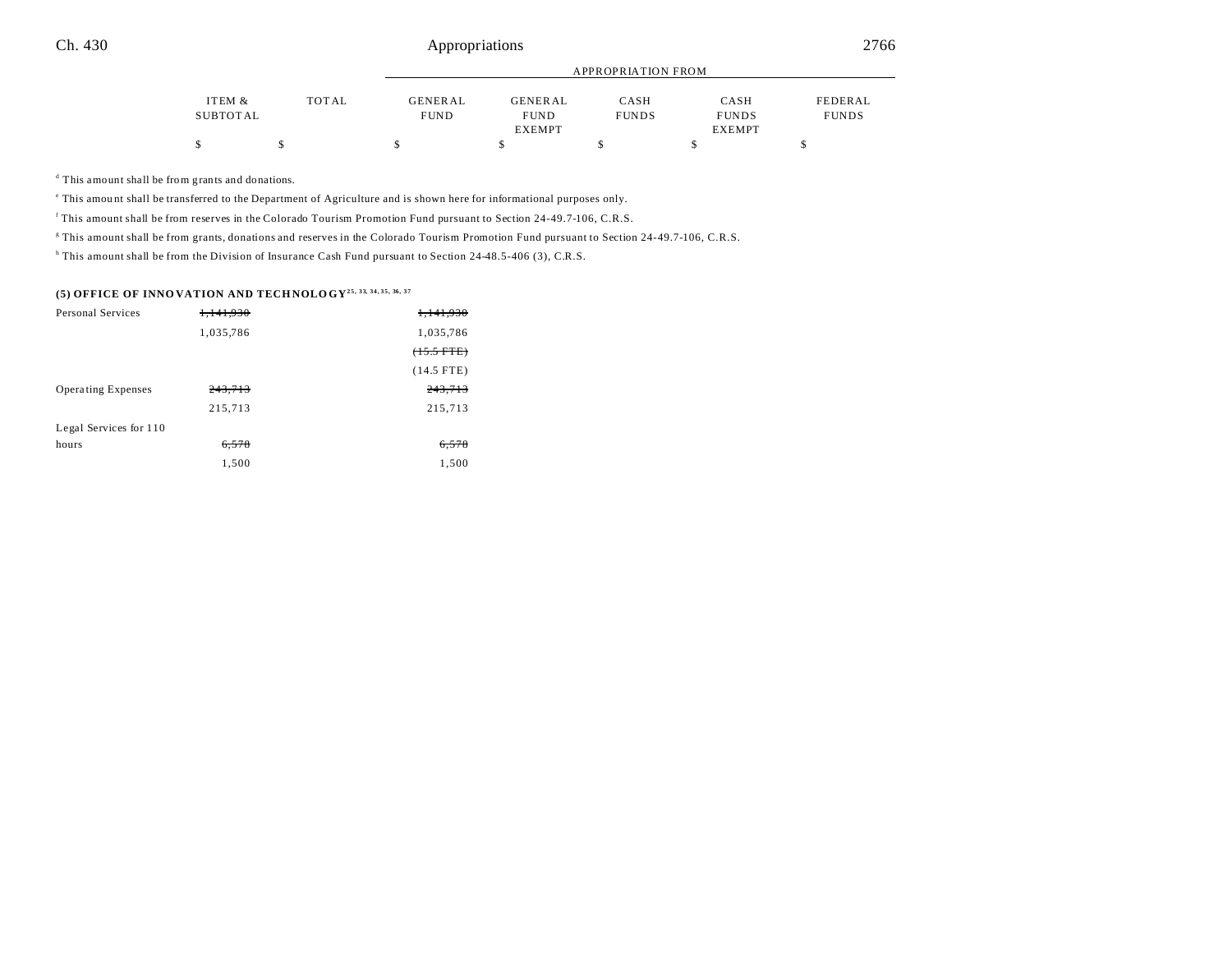| Independent Validation  |           |           |                    |
|-------------------------|-----------|-----------|--------------------|
| and Verification (IV&V) |           |           |                    |
| and Quality Assurance   |           |           |                    |
| Project Oversight for   |           |           |                    |
| Department of Health    |           |           |                    |
| Care Policy and         |           |           |                    |
| Financing               |           |           |                    |
| Health Insurance        |           |           |                    |
| Portability and         |           |           |                    |
| Accountability (HIPAA)  |           |           |                    |
| Implementation          | 1,997,499 |           | $1,997,499(T)^{a}$ |
|                         |           | 3,389,720 |                    |
|                         |           | 3,250,498 |                    |

a This sum shall be from Medicaid and Children's Basic Health Plan funds appropriated to the Department of Health Care Policy and Financing.

| \$43,745,614 | \$20,435,578 | \$169,420 | \$4.038.449"         | \$19,102,167 |
|--------------|--------------|-----------|----------------------|--------------|
| \$57,861,914 | \$34,556,596 |           | $$4,006,130^{\circ}$ | \$19,129,768 |
|              |              |           |                      |              |

<sup>a</sup> Of this amount,  $\frac{$3,721,607}{0.806,896}$  contains a (T) notation.

**FOOTNOTES** -- The following statements are referenced to the numbered footnotes throughout section 2.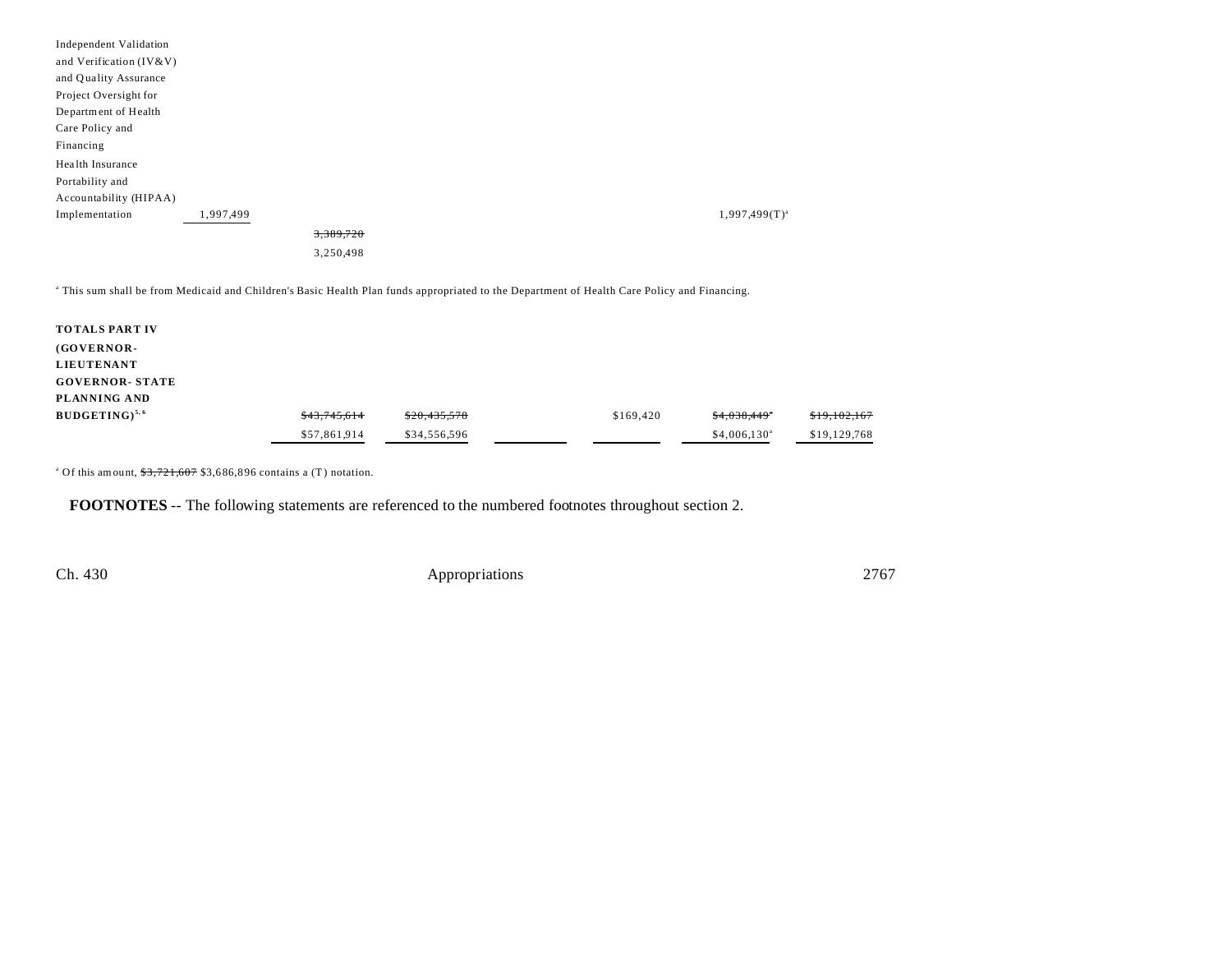Ch. 430 **Ch.** 2768 **Appropriations** 2768

- 5 (Governor lined through this provision. See L. 2002, p. 3034.)
- 6 All Departments, Totals -- The General Assembly requests that copies of all reports requested in other footnotes contained in this act be delivered to the Joint Budget Committee and the majority and minority leadership in each house of the General Assembly. Each principal department of the state shall produce its rules in an electronic format that is suitable for public access through electronic means. Such rules in such format shall be submitted to the Office of Legislative Legal Services for publishing on the Internet. It is the intent of the General Assembly that this be done within existing resources.
- 25 (Governor lined through this provision. See L. 2002, p. 3041.)
- 26 (Governor lined through this provision. See L. 2002, p. 3041.)
- 27 (Governor lined through this provision. See L. 2002, p. 3042.)
- 28 (Governor lined through this provision. See L. 2002, p. 3042.)
- 29 (Governor lined through this provision. See L. 2002, p. 3042.)
- 30 (Governor lined through this provision. See L. 2002, p. 3043.)
- 30a Governor-Lieutenant Governor-State Planning and Budgeting, Office of State Planning and Budgeting -- It is the intent of the General Assembly that efforts to maximize the State's collection of federal revenues should be pursued by the Executive Branch. To this end, the Office of State Planning and Budgeting is encouraged to pursue contracts to maximize federal revenues on a contingency basis. It is anticipated that no additional State funds would be required to enter into these contracts and that the Office of State Planning and Budgeting shall report to the Joint Budget Committee on a monthly basis on the status of such efforts.
- 30b GOVERNOR LIEUTENANT GOVERNOR STATE PLANNING AND BUDGETING, ECONOMIC DEVELOPMENT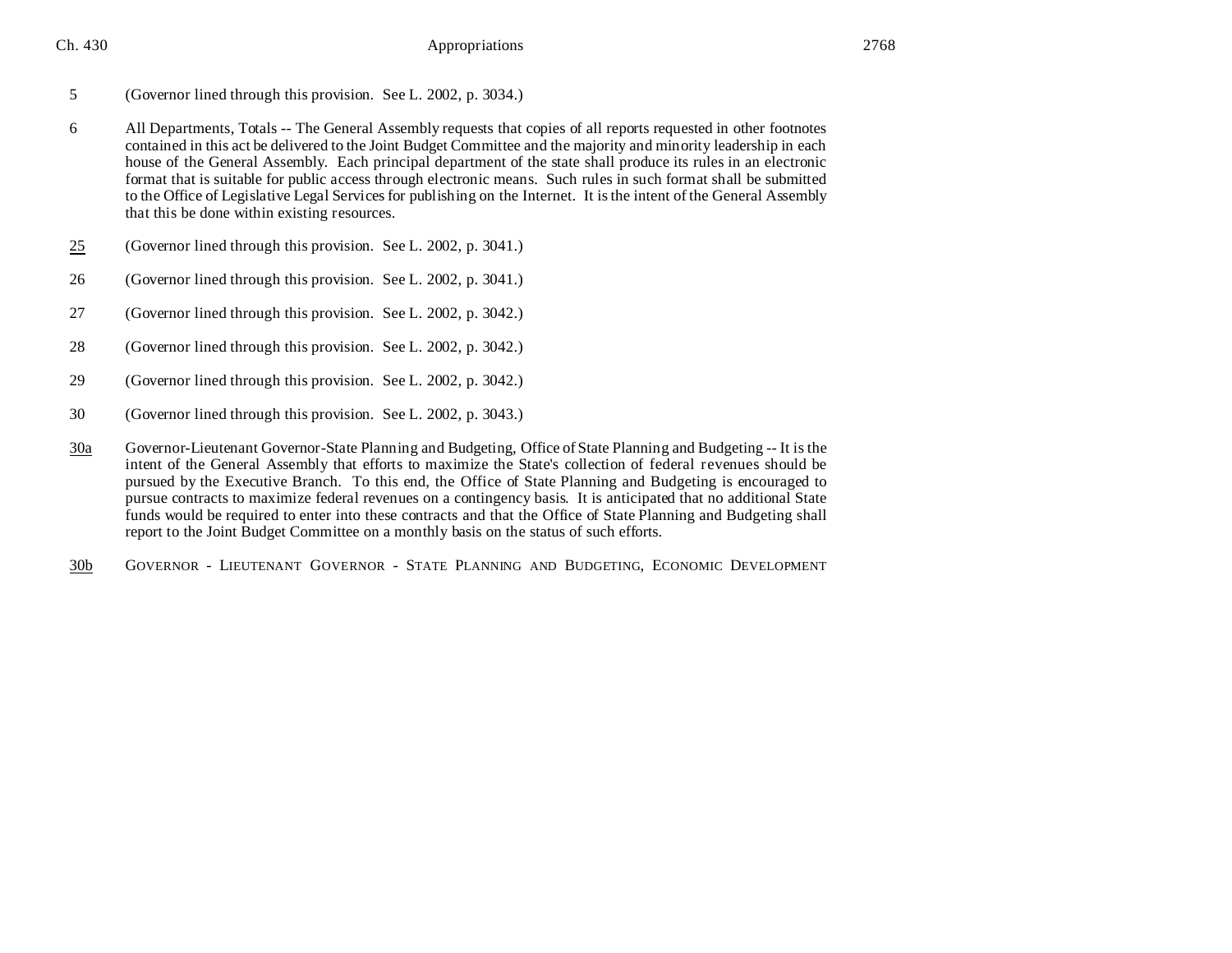PROGRAMS -- IT IS THE INTENT OF THE GENERAL ASSEMBLY THAT THE OFFICE OF THE GOVERNOR BE ALLOWED DURING FY 2002-03 ONLY TO TRANSFER UP TO \$260,352 OF GENERAL FUND DOLLARS FROM ANY LINE ITEM OR LINE ITEMS IN THIS LONG BILL GROUP TO THE ECONOMIC DEVELOPMENT COMMISSION - GENERAL ECONOMIC INCENTIVES AND MARKETING LINE ITEM, AND TO TRANSFER UP TO \$114,000 OF GENERAL FUND DOLLARS FROM ANY LINE ITEM OR LINE ITEMS IN THIS LONG BILL GROUP TO THE COLORADO PROMOTION - OTHER PROGRAM COSTS LINE ITEM. THE OFFICE OF THE GOVERNOR IS REQUESTED TO SUBMIT A REPORT TO THE JOINT BUDGET COMMITTEE BY SEPTEMBER 1, 2003, SUMMARIZING ANY SUCH TRANSFERS.

- 31 (Governor lined through this provision. See L. 2002, p. 3043.)
- 31a GOVERNOR LIEUTENANT GOVERNOR STATE PLANNING AND BUDGETING, ECONOMIC DEVELOPMENT PROGRAMS,COLORADO TRAVEL AND TOURISM ADDITIONAL SOURCE FUND -- IT IS THE INTENT OF THE GENERAL ASSEMBLY THAT THIS APPROPRIATION BE MADE TO THE COLORADO TRAVEL AND TOURISM ADDITIONAL SOURCE FUND CREATED IN SECTION 24-49.7-106 (2), C.R.S.
- 32 (Governor lined through this provision. See L. 2002, p. 3044.)
- 33 (Governor lined through this provision. See L. 2002, p. 3044.)
- 34 (Governor lined through this provision. See L. 2002, p. 3045.)
- 35 (Governor lined through this provision. See L. 2002, p. 3045.)
- 36 (Governor lined through this provision. See L. 2002, p. 3045.)
- 37 (Governor lined through this provision. See L. 2002, p. 3046.)